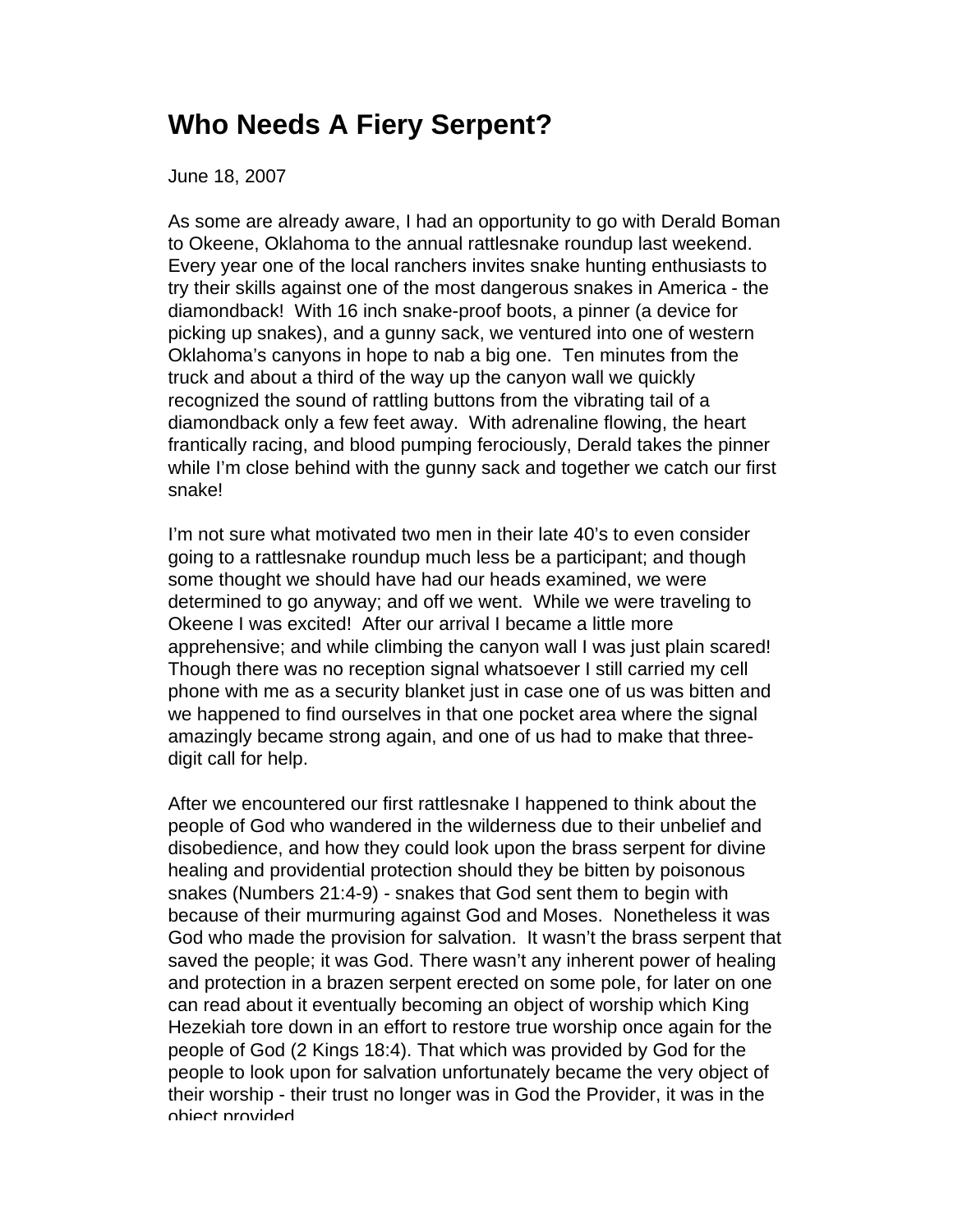By an easy transition it becomes apparent that some folks in certain religious circles today place more emphasis and trust in the cross which Christ was offered upon rather than the sacrificial offering himself. "As Moses lifted up the serpent in the wilderness, even so must the Son of man be lifted up. That whosoever believeth in him should not perish, but have eternal life" (John 3:14-15). The Lord did not intend that His people worship the cross any more than He intended for Judah to worship a brass serpent on a pole. In John 3 the context shows that salvation would come to those who through obedient faith were born again (John 3:1-5) just like those in the wilderness who through obedient faith could be saved when they looked upon the brass serpent.

There are other items of great significance mentioned in the scriptures which people are seemingly more interested in locating their whereabouts than they are in understanding their significance - the garden of Eden, Noah's ark, the ark of the covenant, the tomb of Jesus, and many others. The curious fascination of these items often cause folks to long for their discovery, all the while they refuse to seek and follow the One who could make them wise unto salvation (2 Timothy 3:15). Clearly their emphasis is placed in the wrong thing as they seek to walk by sight and not by faith. Obviously they are governed not by the spiritual but by the carnal (Romans 8:5-8). Who among us could not see such folly?

But, are we that far removed from their misguided undertaking? When one emphasizes the aesthetics of a church building in which to worship instead of offering reverential worship he too has become carnally minded. When one complains over the length of a sermon but has no problem setting aside the same amount of time for pleasurable recreation he, like they, has become carnally minded. When one would rather hear a smooth-talking, ear-tickling orator in the pulpit than a scripture-filled, doctrinally sound, gospel sermon it's a sure sign of being carnally minded. When one is more interested in reaching the final announcements during worship than the main exhortation and admonition he's governed by something, but it's not the spiritual. When one would rather hurry to associate with worldly friends than to be in fellowship with spiritual family he, without a doubt, is carnally minded.

When these and other similar attitudes occur in our hearts and lives how is it that we are any different than those of Judah who misplaced the emphasis of a fiery serpent on a pole? Have we not forgotten the WHO, WHYS, and WHEREFORES of salvation and worship? Who Needs A Fiery Serpent on a pole to keep us from a brazen devil? Though we may never be envenomed by a slithering cold-blooded reptile, that doesn't mean we are not in danger of being poisoned by the deceptive darts of